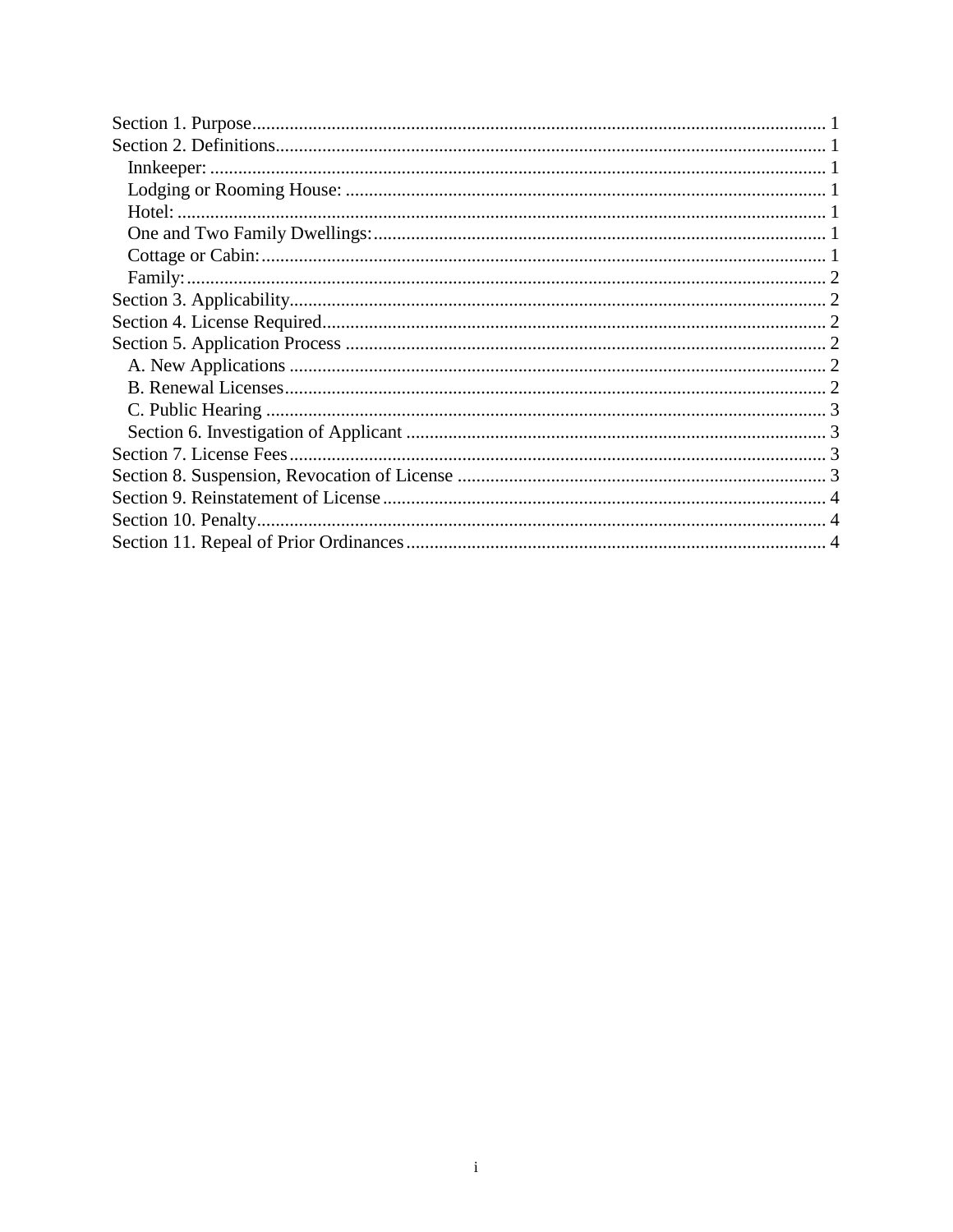#### **CHAPTER 1005 TOWN OF SCARBOROUGH INNKEEPERS LICENSE ORDINANCE**

#### <span id="page-2-0"></span>**Section 1. Purpose**

The purpose of this Ordinance is to regulate the establishments providing lodging to travelers and other for compensation in the Town of Scarborough. The regulations are essential to insure that all establishments providing these services are in compliance with Title 30-A, §3811 – 3814 or the Maine Revised Statutes, all local ordinances and building regulations and that local property taxes and local fees are paid in full for the year prior to the issuance or renewal of a license.

#### <span id="page-2-1"></span>**Section 2. Definitions**

As used in this Ordinance, the terms listed below shall have the meanings described below. The definitions in this Ordinance are exclusive to this Ordinance, and are independent of and have no bearing on terms used in the Zoning Ordinance of the Town of Scarborough. (amended 10/17/2007)

#### <span id="page-2-2"></span>**Innkeeper:**

A person who keeps an inn, hotel, motel, lodging or rooming house, cabins or cottages to provide lodging to travelers and others for compensation. (amended 10/17/2007)

#### <span id="page-2-3"></span>**Lodging or Rooming House:**

A building that provides sleeping accommodations for 16 or fewer persons on either a transient or permanent basis, with or without meals, without separate cooking facilities for individual occupants. Bed and breakfast occupancies with more than 3, but fewer than 17, occupants are considered lodging and rooming houses. (amended 10/17/2007)

#### <span id="page-2-4"></span>**Hotel:**

A building or groups of buildings under the same management in which there are sleeping accommodations for more that 16 person and primarily used by transients for lodging with or without meals. This definition also includes an inn, club, motel, bed and breakfast or any other structure meeting this definition. (10/17/2007)

#### <span id="page-2-5"></span>**One and Two Family Dwellings:**

Buildings containing not more than two dwelling units in which each dwelling unit is occupied by members of a single family with not more than three persons outside the family, if any, accommodated in rented rooms. (10/17/2007)

#### <span id="page-2-6"></span>**Cottage or Cabin:**

A room or group of rooms in a self-standing structure containing sleeping, cooking and bathroom facilities and rented to travelers or other short-term occupants for compensation. As used in this definition, the term "short-term occupants" means persons renting the cottage or cabin for a term of less than three months. (10/17/2007) (04/16/2008)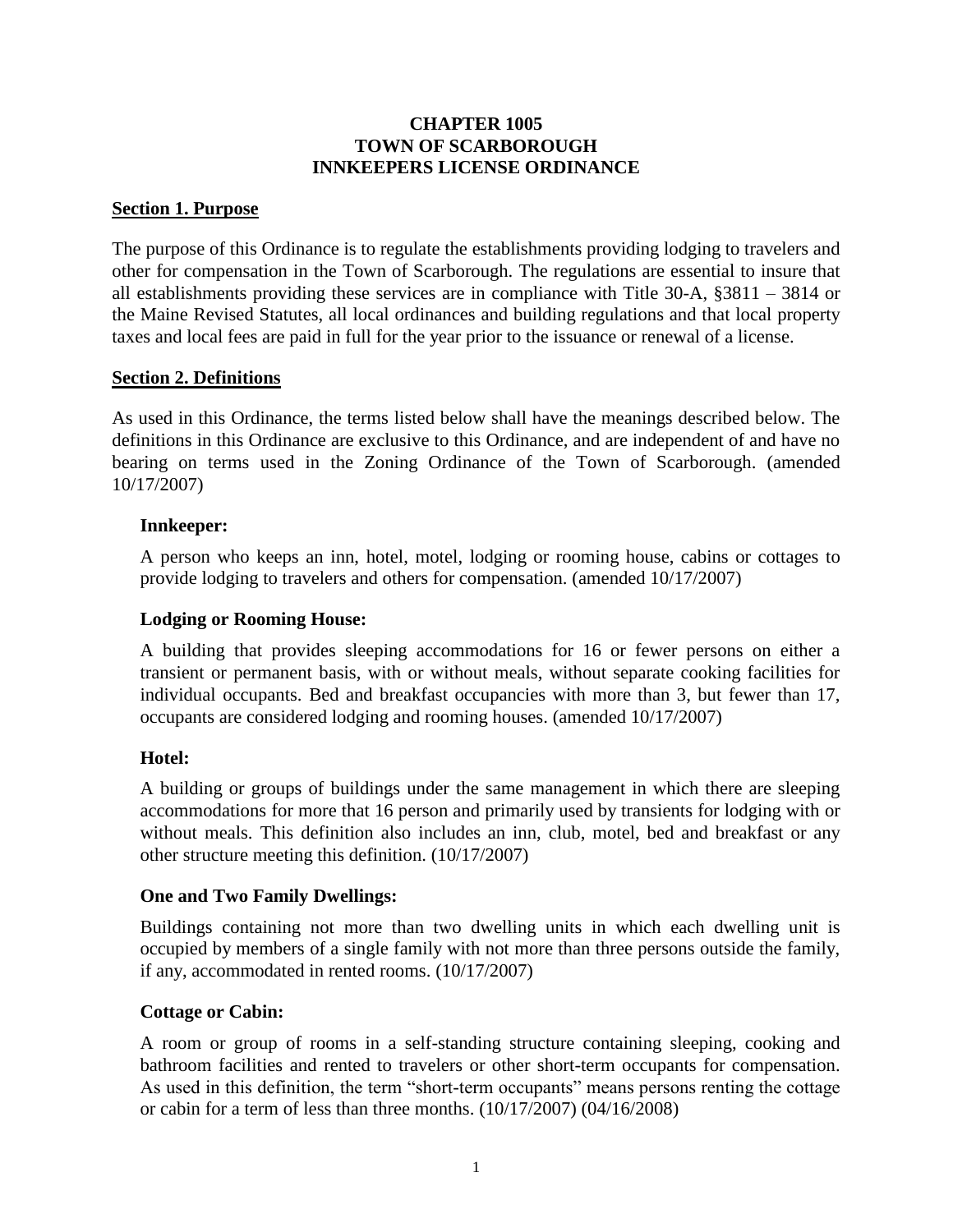#### <span id="page-3-0"></span>**Family:**

One or more persons occupying a building or a portion of a building and living as a single housekeeping unit, as distinguished from a group occupying an inn, hotel, motel, lodging or rooming house, cabin or cottage. (10/17/2007)

#### <span id="page-3-1"></span>**Section 3. Applicability**

This ordinance is applicable to innkeepers of hotels, motels, lodging and rooming houses, dormitories and owners of three or more cottages or cabins in a single or adjacent parcel. Single and two family dwellings are exempt from this ordinance as are dormitories of charitable, educational, or philanthropic institutions. (10/17/2007)

#### <span id="page-3-2"></span>**Section 4. License Required**

All innkeepers must be licensed annually in order to operate within the Town of Scarborough.

#### <span id="page-3-3"></span>**Section 5. Application Process**

#### <span id="page-3-4"></span>**A. New Applications**

New applicants may apply at any time during the year. Applications for a license shall be procured from the Town Clerk, completed and signed by the applicant and filed with the Town Clerk, and when submitted to the Town Council shall bear the recommendation for approval or disapproval with reasons noted by the Code Enforcement Officer, the Police Chief, the Fire Chief and the Tax Collector.

A license shall be granted if the property in question complies with all Federal, State and local laws and the applicant demonstrates that the premises will be conducted in a healthful and sanitary manner so as not to jeopardize the public health, safety and welfare and that the applicant is not delinquent in the payment of any taxes or fees owed to the Town of Scarborough. A new license, when granted, shall be valid until May  $31<sup>st</sup>$ , immediately following said granting of said license, except that new licenses granted during April and May shall be valid until May  $31<sup>st</sup>$  of the following calendar year. (amended  $10/17/2007$ )

#### <span id="page-3-5"></span>**B. Renewal Licenses**

An existing license may be renewed by the Town Clerk, provided that the holder of the existing license makes application for renewal on or before May 31<sup>st</sup>. If the holder applies for renewal on or before May  $31<sup>st</sup>$ , the existing license shall remain in effect until final action on the renewal application. Otherwise, the existing license shall expire on May  $31<sup>st</sup>$  and an application for a new license must be filed. For renewal applications filed on or before May 31<sup>st</sup>, the Clerk shall process and issue renewal licenses in the same manner as the Town Council processes and issues new licenses, except that no public hearing is required for a renewal. The Clerk may renew a license only if the Clerk is satisfied that the application meets all the requirements of this ordinance. If the Clerk is not satisfied that the application meets all the requirements of this ordinance, the Clerk shall refer the application to the Town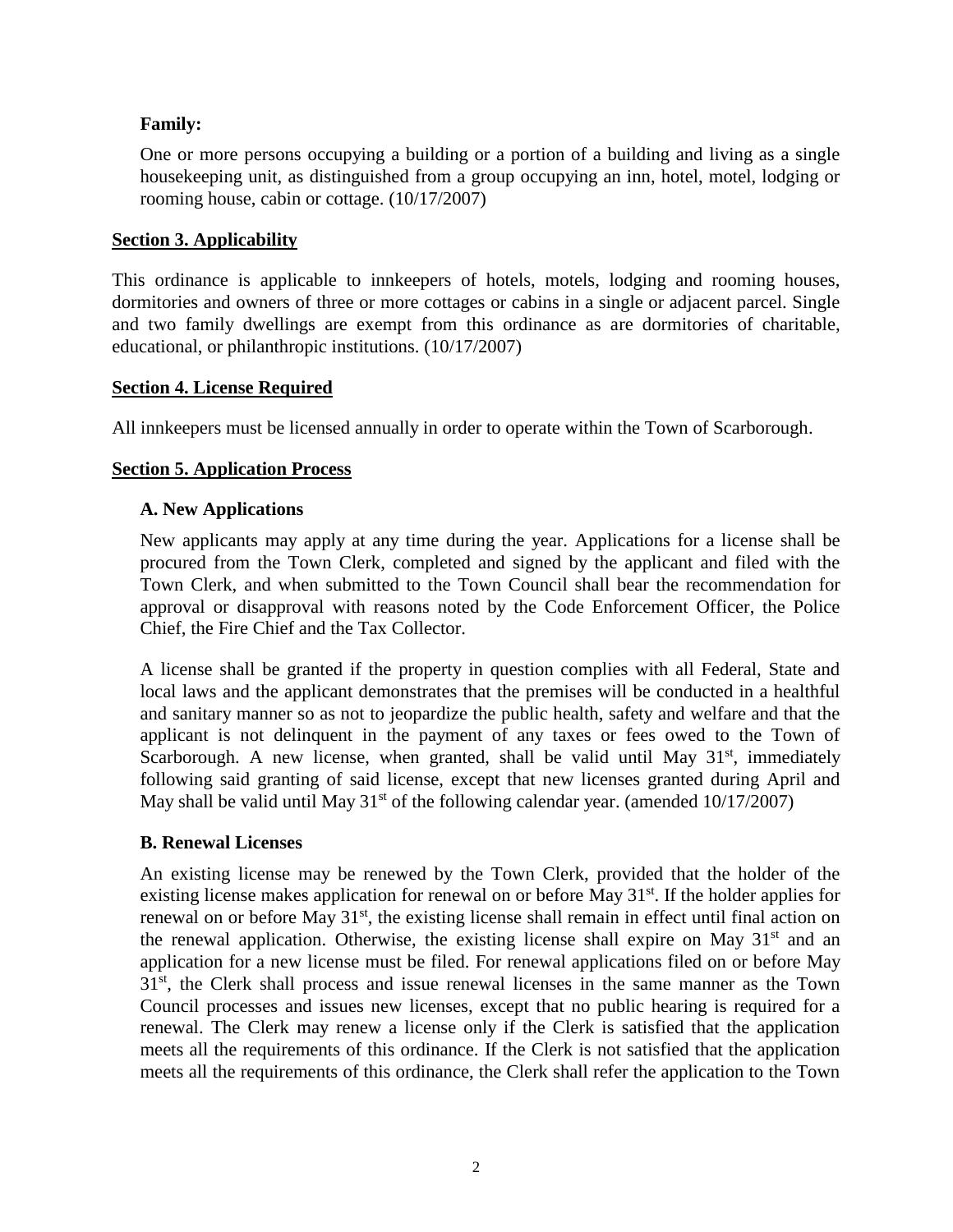Council, which shall process the application in the same manner as an application for a new license. (amended 10/17/2007)

### <span id="page-4-0"></span>**C. Public Hearing**

The Town Council shall hold a public hearing prior to all applications for new innkeepers' licenses. Notice of the hearing shall be posted in at least two public places and shall be advertised in a local daily newspaper, at least seven (7) days prior to the hearing, both at the expense of the applicant.

### <span id="page-4-1"></span>**Section 6. Investigation of Applicant** [amended 11/01/17]

Upon receipt of each application request for an Innkeepers License the following shall occur:

- (a) The Code Enforcement Officer, or her/his designee, shall verify that the premises comply with all applicable ordinances of the town including, but not limited to, the building code, electrical code, plumbing code and zoning ordinance and shall report her/his findings in writing to the Town Clerk; and,
- (b) The Fire Chief or her/his designee shall inspect the proposed location to determine if all laws, ordinances or regulations concerning fire and safety have been satisfied and shall submit her/his report in writing to the Town Clerk; and,
- (c) The Police Chief or her/his designee shall investigate the application and shall report her/his findings in writing to the Town Clerk; and,
- (d) The Tax Collector shall submit a report to the Town Clerk on any delinquencies or payments due the Town at the time the license is requested or renewed; and,
- (e) The Town Clerk shall review the application and other documents and determine whether such documents comply with all of the requirements of this article and shall report such findings in writing to the Town Council.

#### <span id="page-4-2"></span>**Section 7. License Fees**

The fee payable for an innkeepers' license shall be as specified in Chapter 311, the *Schedule of License, Permit and Application Fees* established by the Town Council.

#### <span id="page-4-3"></span>**Section 8. Suspension, Revocation of License**

An Innkeepers license may, after notice and public hearing, be suspended or revoked by the Town Council for non-compliance with the ordinances, statutes, and regulations of the Town of Scarborough and the State of Maine.